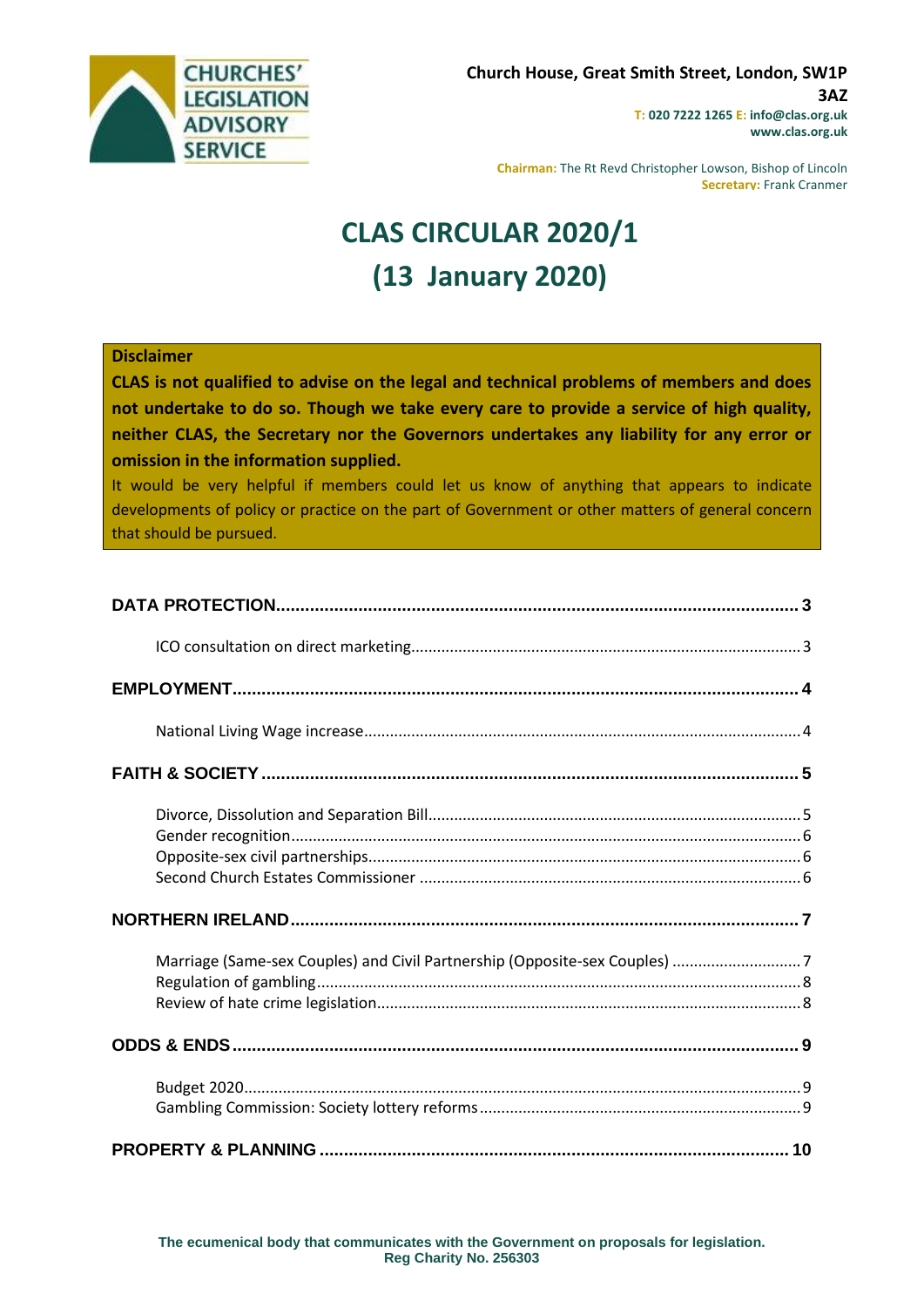| <b>Churches' Legislation Advisory Service</b><br><u> 1989 - Andrea Andrew Maria (b. 1989)</u> | Circular 2020/1 |
|-----------------------------------------------------------------------------------------------|-----------------|
|                                                                                               |                 |
|                                                                                               |                 |
|                                                                                               |                 |
|                                                                                               |                 |
|                                                                                               |                 |
|                                                                                               |                 |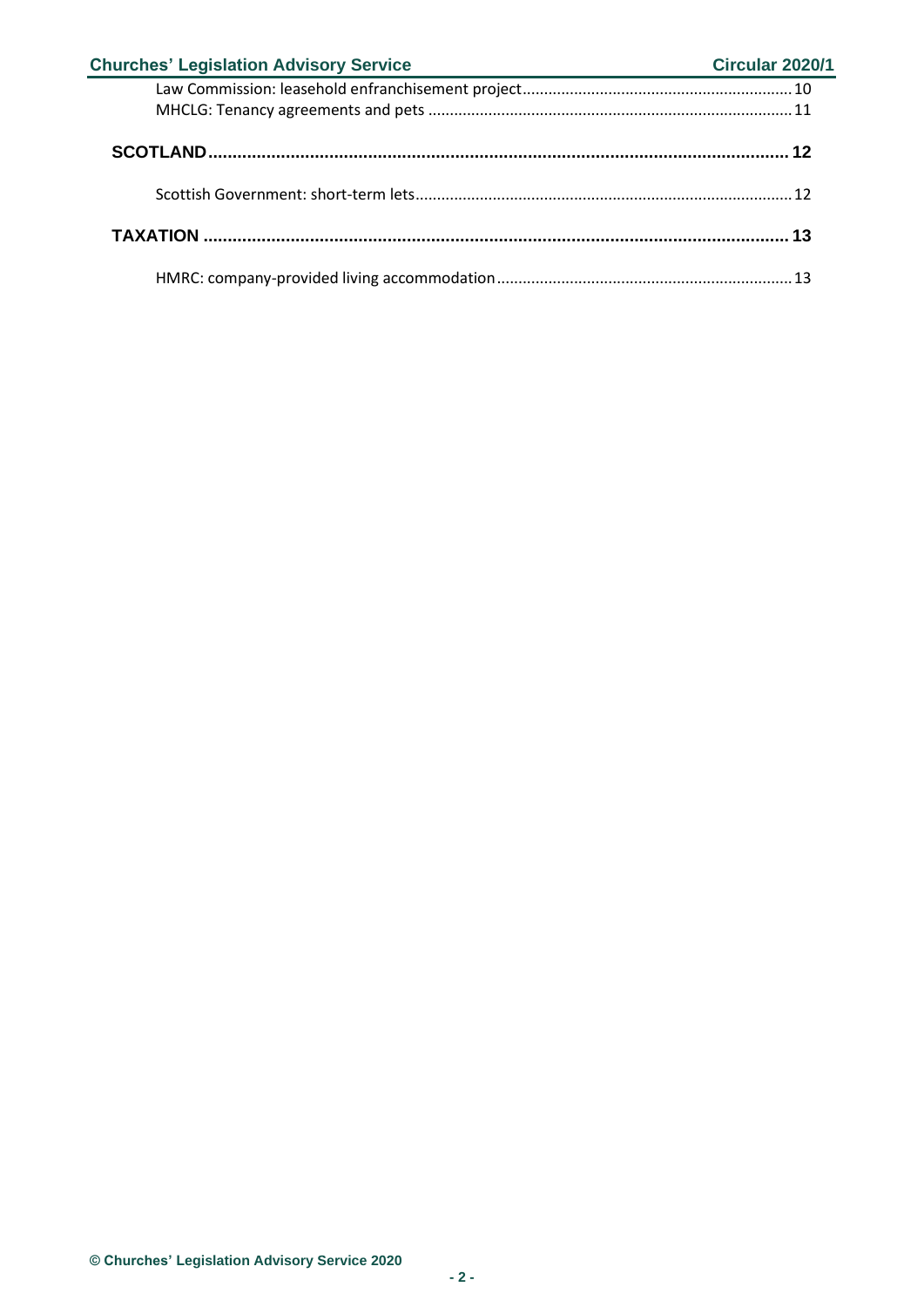# <span id="page-2-0"></span>**DATA PROTECTION**

### <span id="page-2-1"></span>**ICO consultation on direct marketing**

**For information** 

The Information Commissioner's Officer has [published](https://ico.org.uk/about-the-ico/ico-and-stakeholder-consultations/ico-consultation-on-the-draft-direct-marketing-code-of-practice/) a consultation – closing on **4 March** – on its draft direct marketing code of practice. The [draft code of practice](https://ico.org.uk/media/about-the-ico/consultations/2616882/direct-marketing-code-draft-guidance.pdf) aims to provide practical guidance and promote good practice in regard to processing for direct marketing purposes in compliance with data protection and e-privacy rules.

[Source: Information Commissioner's Office, 8 January]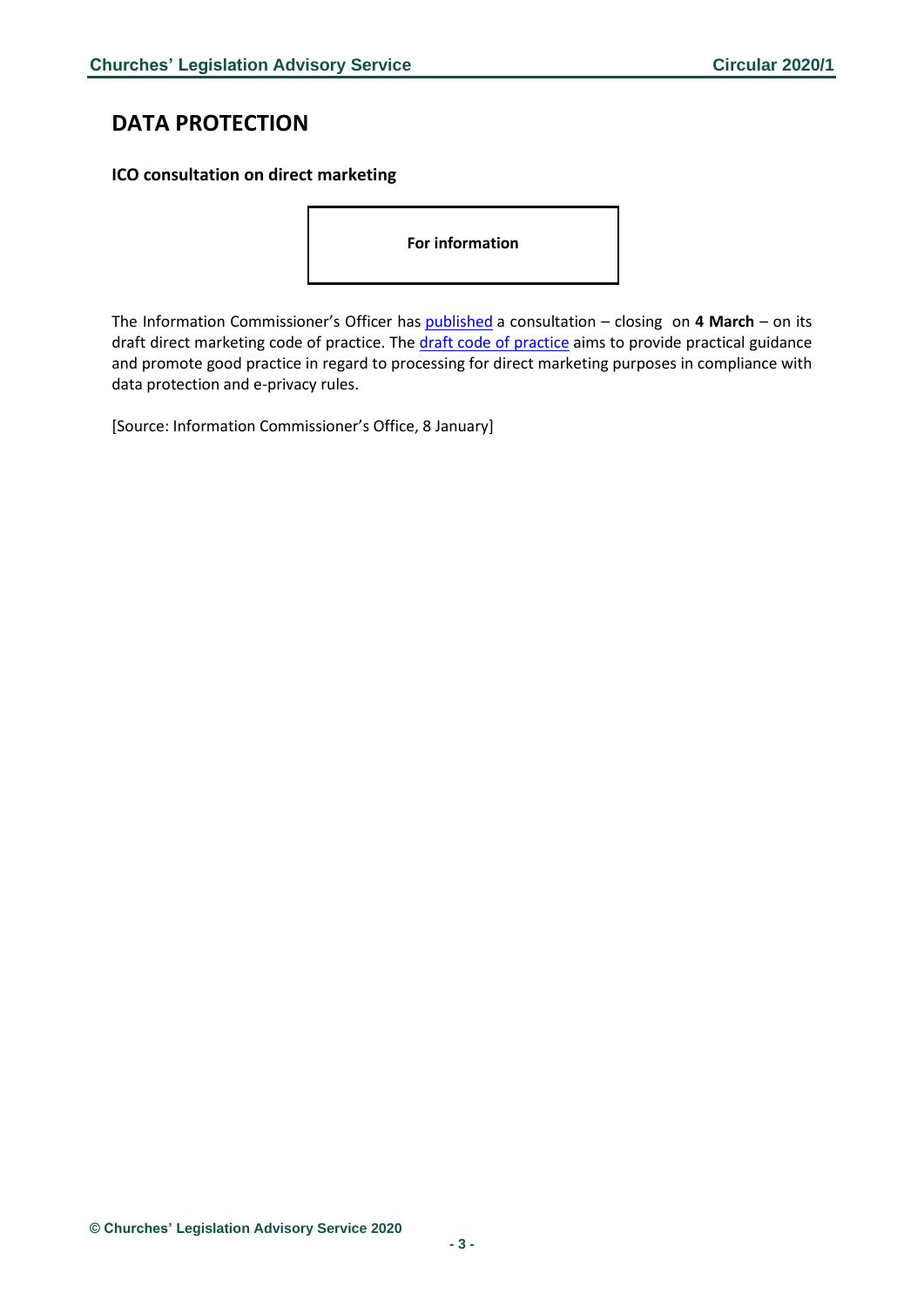# <span id="page-3-0"></span>**EMPLOYMENT**

### <span id="page-3-1"></span>**National Living Wage increase**

**For action from 1 April**

On New Year's Eve (seriously), the Government [announced](https://www.gov.uk/government/news/government-announces-pay-rise-for-28-million-people?utm_source=729e9ac0-38a8-4133-b4e4-a01055aaf0d1&utm_medium=email&utm_campaign=govuk-notifications&utm_content=daily) that, starting on **1 April 2020**, the National Living Wage (NLW) will be increased. The rise comes as part of the Government's target for the NLW to reach 60 per cent of median earnings by 2024. The National Minimum Wage will rise across all age groups, including:

- a 6.2% increase from £8.21 to £8.72 for over 25 year olds.
- a 6.5% increase from £7.70 to £8.20 for 21-24 year olds.
- a 4.9% increase from £6.15 to £6.45 for 18-20 year olds.
- a 4.6% increase from £4.35 to £4.55 for Under 18s.
- a 6.4% increase from £3.90 to £4.15 for Apprentices.

The Government has also [published](https://www.gov.uk/government/publications/national-living-wage-and-national-minimum-wage-government-response-to-the-low-pay-commissions-autumn-2019-recommendations) its response to the Low Pay Commission's Autumn 2019 recommendations.

[Source: HM Government, 31 December]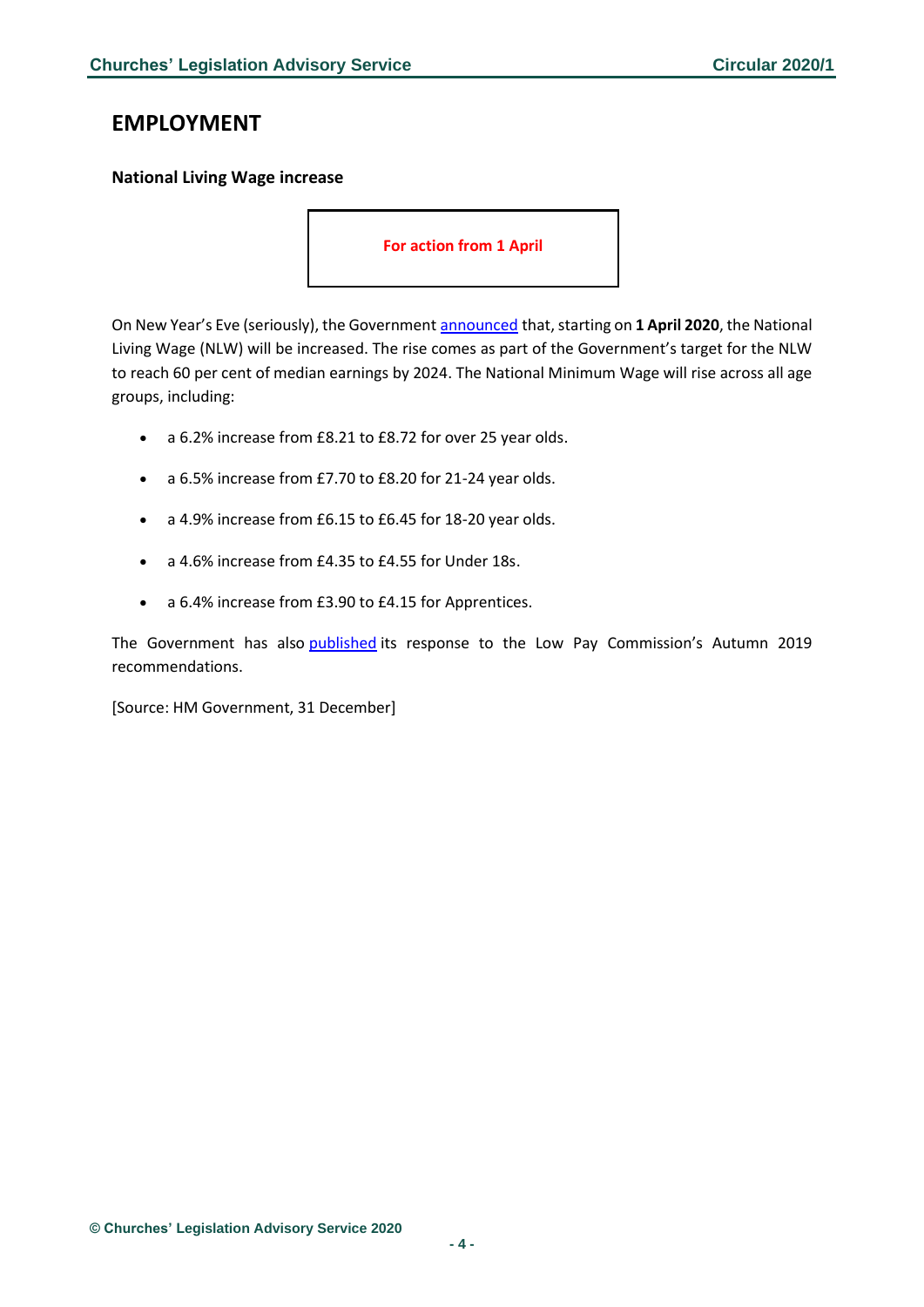# <span id="page-4-0"></span>**FAITH & SOCIETY**

<span id="page-4-1"></span>**Divorce, Dissolution and Separation Bill**

**For information** 

Th[e Divorce, Dissolution and Separation Bill,](https://publications.parliament.uk/pa/bills/lbill/58-01/002/5801002.pdf) first introduced into Parliament in June 2019 after a public consultation – and which fell at the Dissolution – was reintroduced in the House of Lords on 7 January. Its purpose is to amend the law of England and Wales so as to allow one spouse, or the couple jointly, to make a statement of irretrievable breakdown – in effect, 'no-fault' divorce. It will also prevent one partner contesting a divorce if the other wants one – a situation which, the Government says, has in some cases allowed domestic abusers to exercise further coercive control over their victims. Specifically, the Bill will:

- replace the current requirement to evidence either a conduct or separation 'fact' with the provision of a statement of irretrievable breakdown of the marriage (couples can opt to make this a joint statement);
- remove the possibility of contesting the decision to divorce, as a statement will be conclusive evidence that the marriage has irretrievably broken down; and
- introduce a new minimum period of 20 weeks from the start of proceedings to confirmation to the court that a conditional order of divorce may be made, allowing greater opportunity for couples to agree on practical arrangements for the future where reconciliation is not possible and divorce is inevitable.

Parallel changes will be made to the law governing the dissolution of a civil partnership, which broadly mirrors the legal process for obtaining a divorce.

The proposed legislation will not cover other areas of matrimonial law such as financial provision. The documentation relating to the Bill is [here.](https://www.gov.uk/government/publications/divorce-dissolution-and-separation-bill)

[Source: Parliament website, 9 January]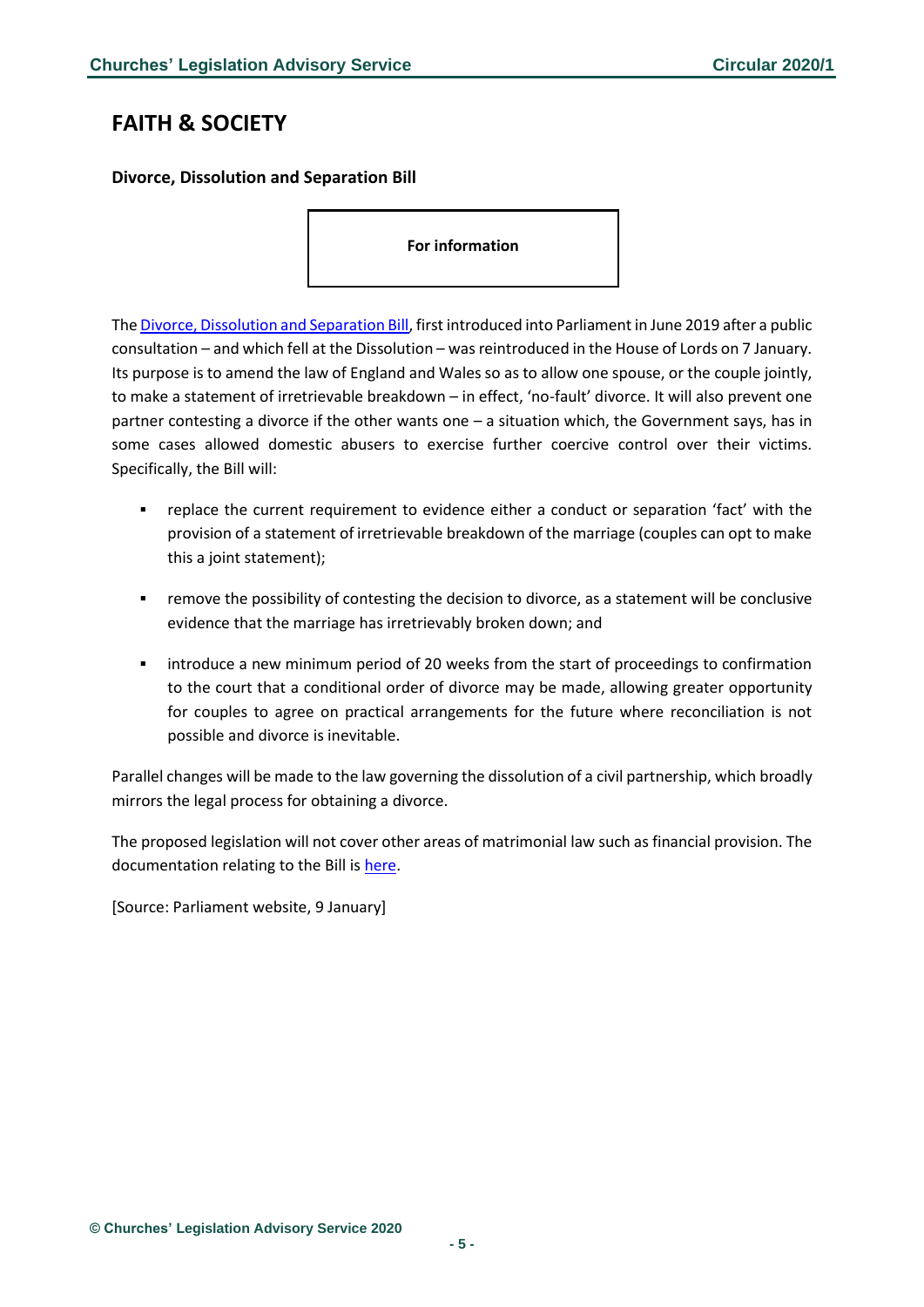#### <span id="page-5-0"></span>**Gender recognition**

**For information** 

The House of Commons Library has published a [briefing paper](https://researchbriefings.parliament.uk/ResearchBriefing/Summary/CBP-8746) on the current process for legal gender recognition and the Government's [consultation](https://www.gov.uk/government/consultations/reform-of-the-gender-recognition-act-2004) on reforming the Gender Recognition Act 2004. It considers the process for trans people to gain legal recognition in their acquired gender. It does not deal with medical treatment or NHS services for trans people.

[Source: House of Commons Library, 8 January]

#### <span id="page-5-1"></span>**Opposite-sex civil partnerships**

**For information** 

The first opposite-sex civil partnerships in England and Wales took place on Christmas Eve. The House of Commons Library has published a useful briefing on [Civil partnership for opposite sex couples.](https://researchbriefings.parliament.uk/ResearchBriefing/Summary/CBP-8609#fullreport)

[Source: Government Equalities Office, 31 December and House of Commons Library, 6 January]

#### <span id="page-5-2"></span>**Second Church Estates Commissioner**



The Queen has [approved](https://www.gov.uk/government/news/second-church-estates-commissioner-andrew-selous-mp?utm_source=4e230b21-537d-4549-b12b-a9b4350bf344&utm_medium=email&utm_campaign=govuk-notifications&utm_content=immediate) the appointment of Andrew Selous MP as Second Church Estates Commissioner, succeeding the Rt Hon Dame Caroline Spelman. Andrew has been the Member for South West Bedfordshire since 2001 and is a confirmed member of the Church of England, attending St Mary the Virgin, Studham.

The role of the Second Church Estates Commissioner is to provide a link between Government, Parliament and the Church – including answering oral and written questions from MPs about the Church of England and membership of Parliament's Ecclesiastical Committee.

[Source: Prime Minister's Office, 10 January]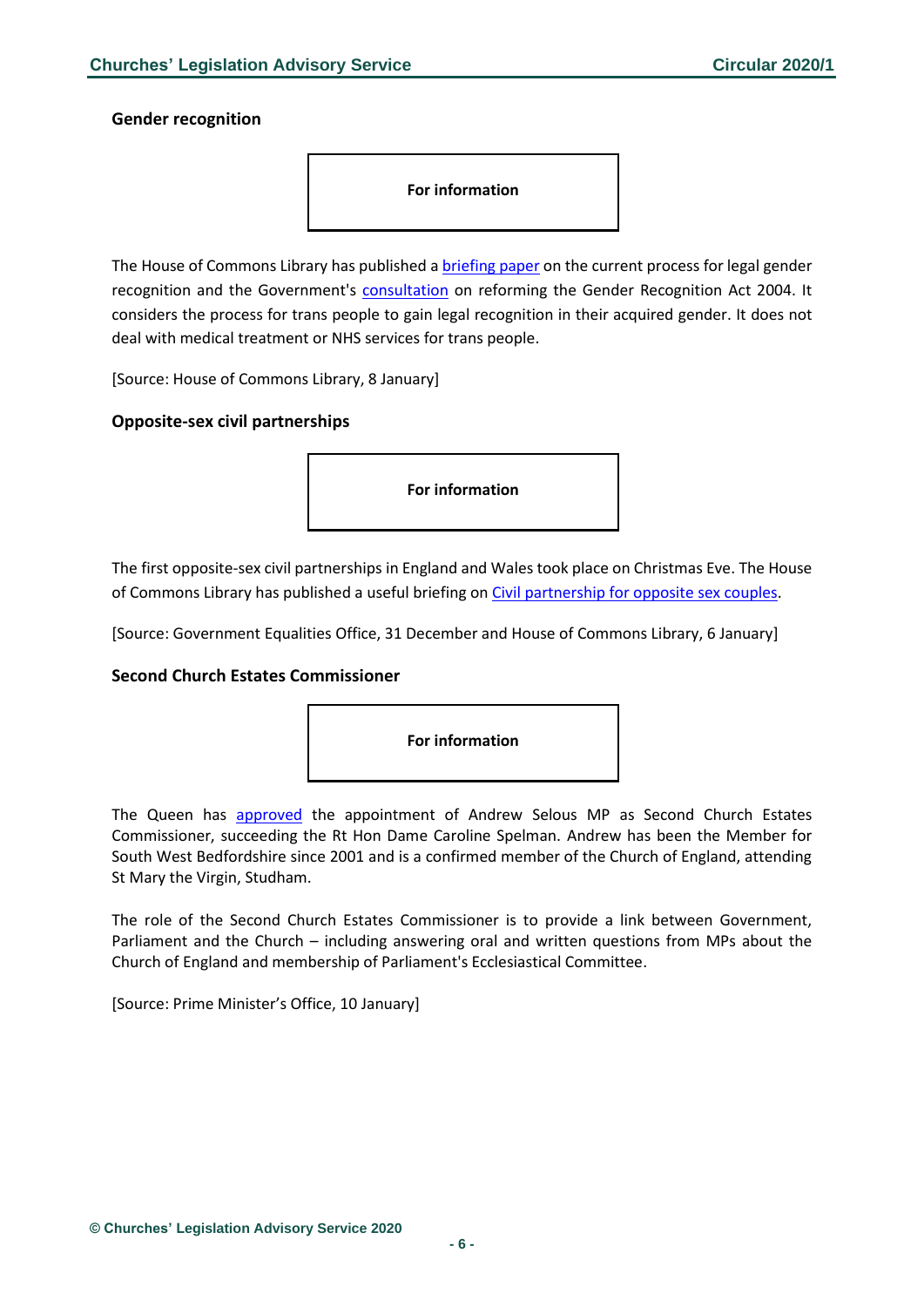# <span id="page-6-0"></span>**NORTHERN IRELAND**

## <span id="page-6-1"></span>**Marriage (Same-sex Couples) and Civil Partnership (Opposite-sex Couples)**

**For information**

The Marriage (Same-sex Couples) and Civil Partnership [\(Opposite-sex](http://www.legislation.gov.uk/uksi/2019/1514/contents/made) Couples) (Northern Ireland) [Regulations](http://www.legislation.gov.uk/uksi/2019/1514/contents/made) 2019, made on 19 December, have now been published. They make it possible to enter into a same-sex marriage or an opposite-sex civil partnership in Northern Ireland under Northern Ireland law. In brief:

- Part 2 removes the current legal impediments to same-sex marriage in Northern Ireland and makes overall provision that the effect of the introduction of same-sex marriage in Northern Ireland is recognised throughout Northern Ireland law;
- Part 3 amends the eligibility criteria for registering as civil partners in Northern Ireland by removing the current same-sex requirement. It permits certain opposite-sex relationships formed in other countries, which are not marriages, to be treated as civil partnerships in Northern Ireland;
- Part 4 amends legislation relating to children and parenthood to provide opposite-sex parents in a civil partnership with generally the same rights as opposite-sex married parents in a number of areas relating to parenthood;
- Part 5 amends the Gender Recognition Act 2004 to allow applicants to obtain a full gender recognition certificate without the need first to divorce or dissolve their civil partnership, provided their spouse or civil partner consents; and
- Parts 6, 7 and 8 make consequential changes to pensions and social security legislation, both primary and secondary, in Northern Ireland, particularly in relation to survivor benefits, and to public sector pension schemes.

[Source: leg.gov.uk, December]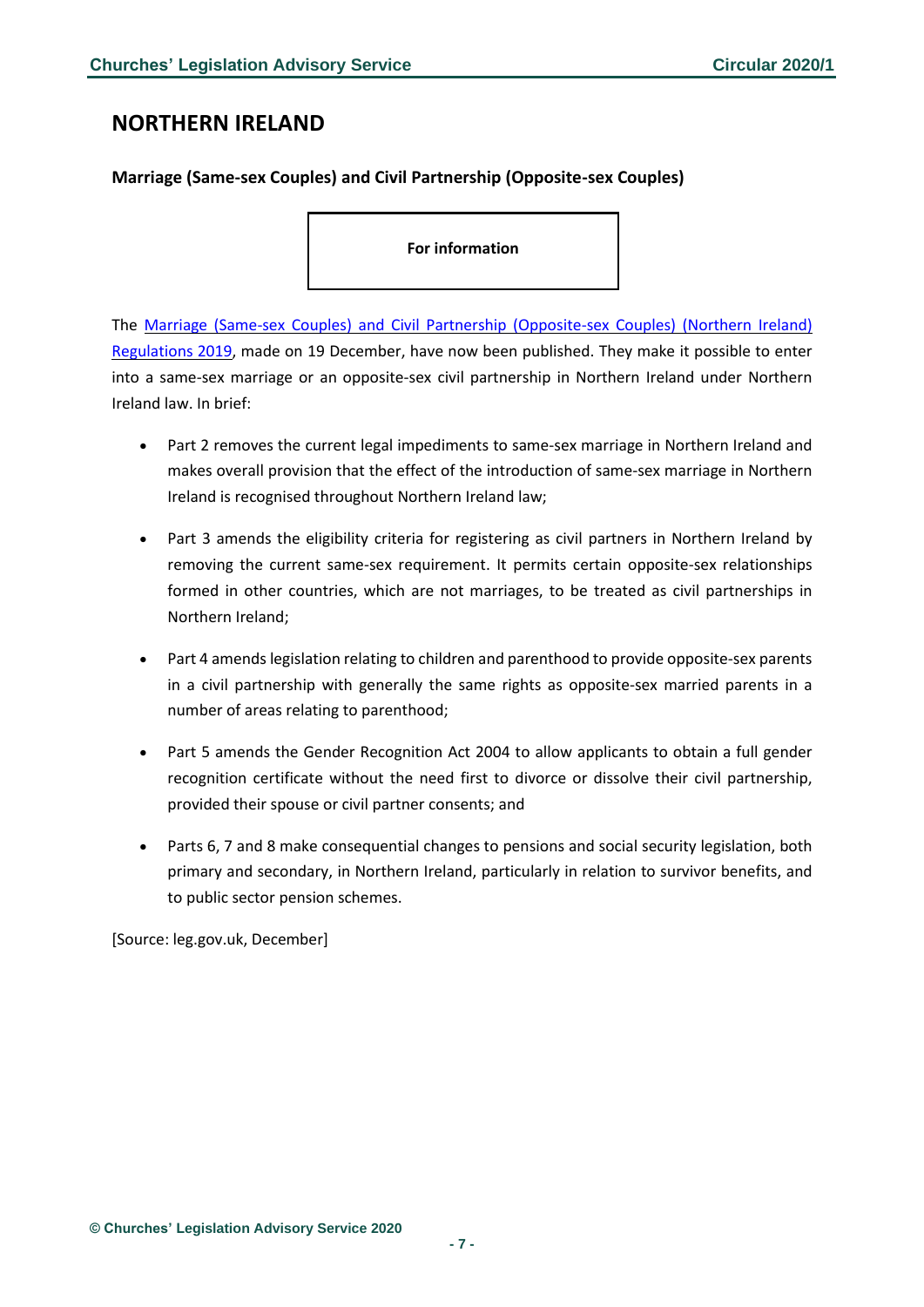<span id="page-7-0"></span>**Regulation of gambling**

**For information and possibly for action**

The Northern Irish Department for Communities has [published](https://www.communities-ni.gov.uk/consultations/consultation-regulation-gambling-northern-ireland) a consultation – closing on **21 February** – on the regulation of gambling in Northern Ireland. The consultation focuses on whether changes are necessary to ensure a more flexible and modern licensing framework that is capable of responding to the many societal and technical changes which have occurred in the industry.

[Source: Department for Communities, 16 December]

### <span id="page-7-1"></span>**Review of hate crime legislation**

**For information and possibly for action**

Northern Ireland's [Independent Hate Crime Legislation Review,](https://www.hatecrimereviewni.org.uk/sites/hcr/files/media-files/Terms%20of%20Reference.pdf) which is led by Judge Desmond Marrinan, has published a [consultation paper.](https://www.hatecrimereviewni.org.uk/sites/hcr/files/media-files/Consultation%20Paper.pdf) It was established in response to a recommendation by the Chief Inspector of Criminal Justice in Northern Ireland that the Department of Justice should review hate crime legislation to establish whether change was required and whether the introduction of statutory offences, similar to those in England and Wales, would be beneficial. Its remit is:

'To consider whether existing hate crime legislation represents the most effective approach for the justice system to deal with criminal conduct motivated by hatred, malice, ill-will or prejudice, including hate crime and abuse which takes place online.'

[Source: *Irish Legal News*, 9 January]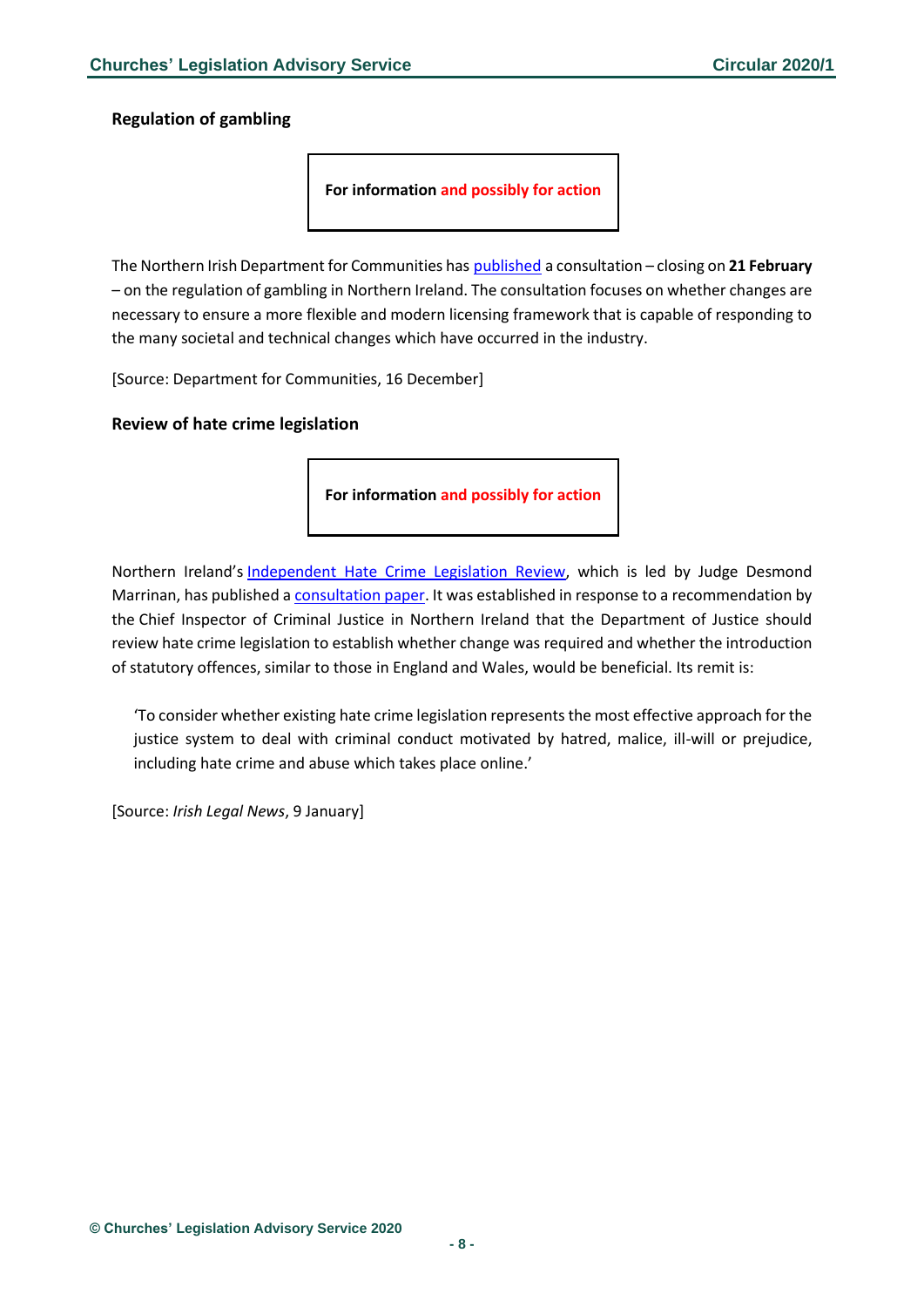# <span id="page-8-0"></span>**ODDS & ENDS**

### <span id="page-8-1"></span>**Budget 2020**

#### **For information**

The Treasury has [announced](https://www.gov.uk/government/news/chancellor-launches-budget-process-to-usher-in-decade-of-renewal?utm_source=9d213763-d8c9-4ae3-9b88-ce35b1c3997f&utm_medium=email&utm_campaign=govuk-notifications&utm_content=daily) that Budget 2020 will take place on **Wednesday 11 March 2020**. The [Budget 2020 representations portal is now open.](https://www.smartsurvey.co.uk/s/8KLLC/) HM Treasury is accepting representations until **7 February 2020**, at which point the portal will be closed. Submissions can also be made via [BudgetSubmissions@hmtreasury.gov.uk.](mailto:BudgetSubmissions@hmtreasury.gov.uk)

[Source: HM Treasury, 7 January]

### <span id="page-8-2"></span>**Gambling Commission: Society lottery reforms**

**For information and possibly for action**

The Gambling Commission has [published](https://www.gamblingcommission.gov.uk/news-action-and-statistics/Consultations/society-lottery-reforms) a consultation – closing 12 March 2020 – on society lottery reform, particularly potential changes to sales and prize limits for large and small society lotteries.

In July 2019, the Government announced that it intends to amend section 99 (3) of the Gambling Act 2005 to raise the per draw limit on lottery proceeds (ticket sales) from £4 million to £5 million, with the result that the maximum individual prize will raise from £400,000 to £500,000. In addition, the annual aggregate proceeds limit will rise from £10 million to £50 million. The Gambling Commission is required by section 99 of the Act to attach conditions to lottery operating licences for the purposes of achieving the requirements of section 99. So the current limits, which are reflected in licence conditions attached to all society lottery operating licences, will also need to be amended to reflect the changes.

The Commission is also reviewing the current regulatory requirements to ensure that issues related to the fair and open licensing objective regarding transparency to consumers are addressed. It is seeking views on strengthening some aspects of the Licence conditions and codes of practice and producing guidance related to information available to consumers.

It is not proposed that CLAS should respond corporately to the consultation, but member Churches might wish to do so individually.

[Source: Gambling Commission, 19 December]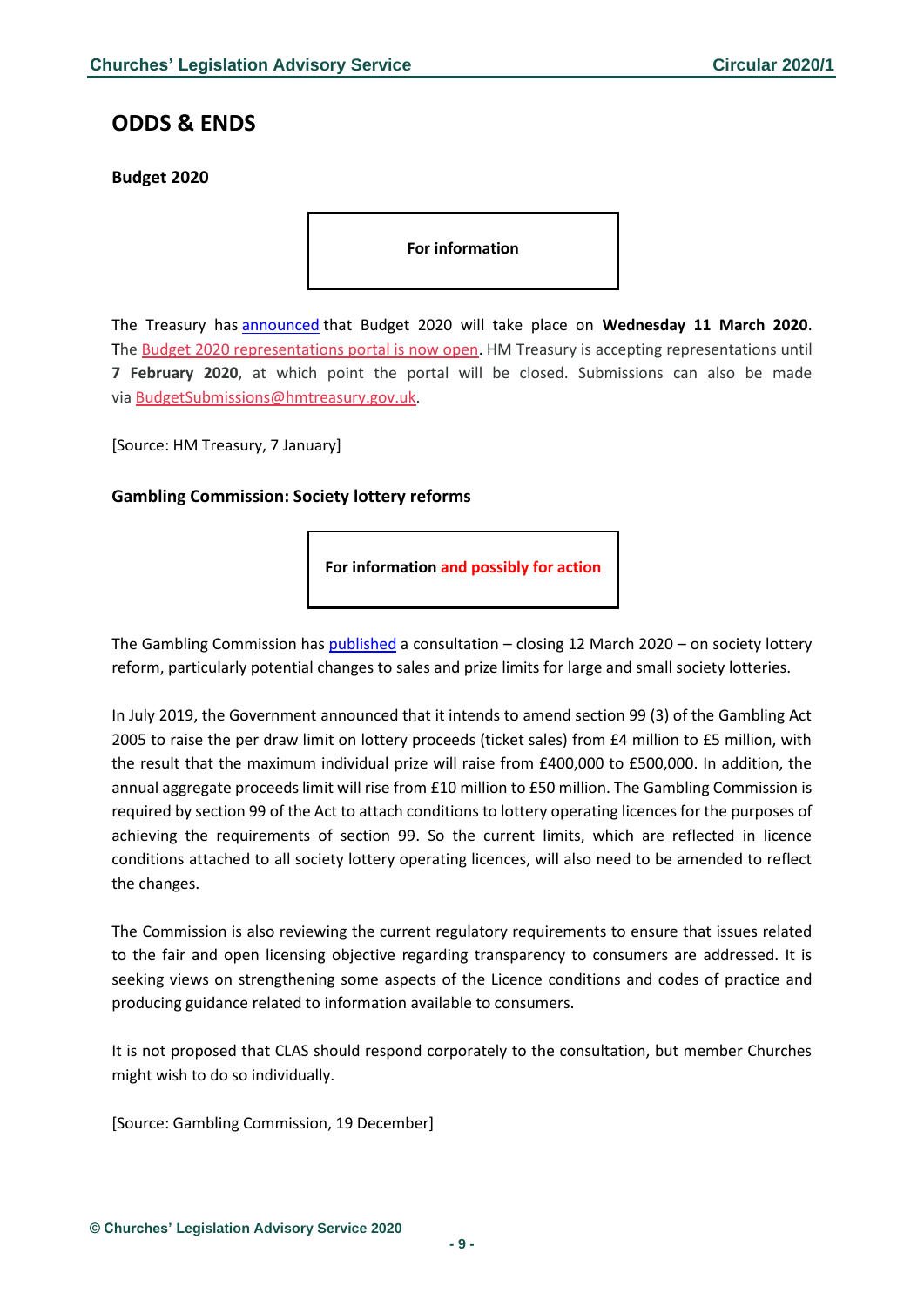# <span id="page-9-0"></span>**PROPERTY & PLANNING**

### <span id="page-9-1"></span>**Law Commission: leasehold enfranchisement project**

#### **For information**

The Law Commission has [published](https://s3-eu-west-2.amazonaws.com/lawcom-prod-storage-11jsxou24uy7q/uploads/2020/01/Enfranchisement-Valuation-Report-published-9-January-2020.pdf) a report exploring methods to reduce the cost for leaseholders to enfranchise property, whilst ensuring landlords receive sufficient compensation. This report does not express a view on which scheme and which options for reform should be adopted, as the Commission believes it is ultimately a decision for Government and Parliament. A summary paper is also available [here](https://s3-eu-west-2.amazonaws.com/lawcom-prod-storage-11jsxou24uy7q/uploads/2020/01/Enfranchisement-Valuation-Report-Summary-published-9-January-2020.pdf) (including a helpful flowchart on page 23).

Leasehold enfranchisement is the process in which people who own property on a long lease can extend the lease or buy the freehold. In order to exercise enfranchisement rights, leaseholders must pay a sum of money to their landlord and it is this sum of money that the report aims to reduce. The Report sets out three alternative schemes (below) for a new regime to calculate premiums. Within

each of those three schemes, there is a series of further sub-options for reform. Alongside the three schemes, the Commission put forward a range of other options for reform, including:

- prescribing the rates used in calculating the price, to remove a key source of disputes and make the process simpler, more certain and predictable
- helping leaseholders with onerous ground rents, by capping the level of ground rent used to calculate the premium
- creating an online calculator to determine the premium to make it easier to find out the cost of enfranchisement and reduce uncertainty around the process
- enabling leaseholders who are collectively enfranchising a block of flats to avoid paying "development value" to the landlord unless and until they actually undertake further development.

As well as reducing the price, the Commission claim that these options would clarify and simplify the law, making the process of leasehold enfranchisement easier and less expensive to operate. The report also explains the limited role that simple formulae – such as a multiple of ground rent – could play in delivering reforms, while explaining that their wider use is not possible under the UK's human rights laws.

Additionally, the Law Commission will publish three further reports:

- a separate report addressing all other aspects of a reformed enfranchisement regime such as who qualifies to make an enfranchisement claim and the process that they must follow to exercise their rights. In that report, the Law Commission will make recommendations as to how the regime should be reformed. [This will address a number of the broader points about widening exemptions addressed in the CPA response];
- a report on the project on the right to manage; and
- a report on the project on commonhold.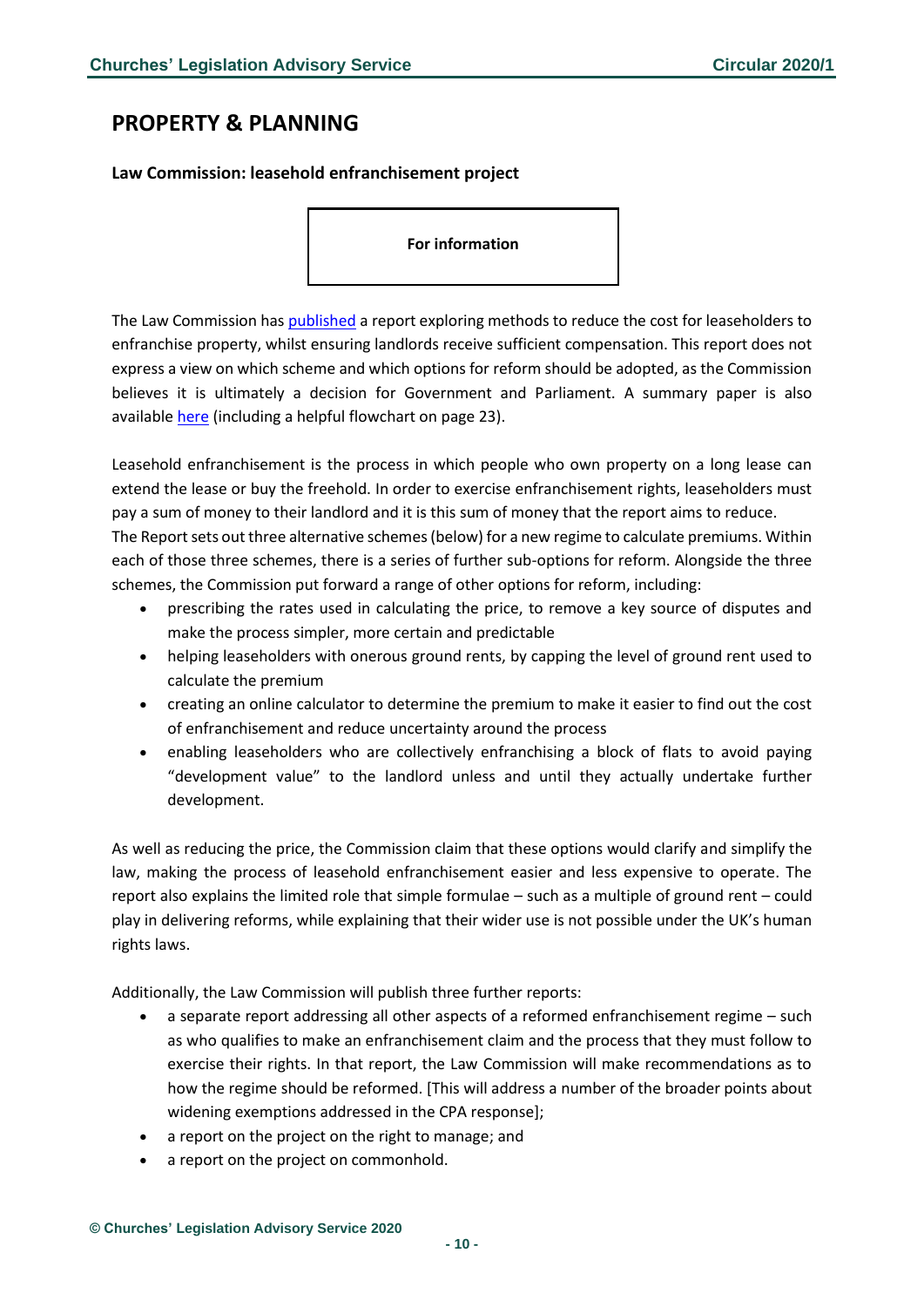The three schemes (with a bit of detail) are as follows:

- **Scheme 1:** Under Scheme 1, it is assumed that the leaseholder is not in the market at the time the premium is calculated and will never be in the market. This assumption produces a premium based on the value of "the term" and "the reversion" only. The extra value attributable to the leaseholder being in the market; marriage value and hope value is therefore not payable. Scheme 1 reflects what the landlord would receive if the lease ran its course and the leaseholder never chose to extend the lease or acquire the freehold: the landlord would receive the ground rent ("the term") and would get the property back at the expiry of the lease ("the reversion").
- **Scheme 2:** Under Scheme 2, it is assumed that the leaseholder is not in the market at the time the premium is calculated, but may be in the market in the future. This assumption produces a premium based on the value of the term, the reversion, and (in certain cases) hope value. The extra value attributable to the leaseholder being in the market on the valuation date (marriage value) is therefore not payable. Scheme 2 reflects what the landlord would receive if his or her interest were sold to a third party. An investor purchasing the freehold would not pay marriage value (because the leasehold and freehold interests would remain in separate ownership, so marriage value would not be realised). But an investor might pay hope value, to reflect the fact that he or she might in the future be able to realise the marriage value by selling the interest to the leaseholder.
- **Scheme 3:** Under Scheme 3, it is assumed that the leaseholder is in the market at the time the premium is calculated. This assumption produces a premium based on the value of the term, the reversion and marriage value (where it exists). Scheme 3 reflects what the landlord would receive for his or her interest if sold to the leaseholder. By acquiring the landlord's interest, the leaseholder realises the marriage value, and so would pay the landlord for it. Scheme 3 reflects the way in which premiums are calculated under the current law, but when combined with other reforms Scheme 3 can still be used to reduce premiums.

[Source: Law Commission for England & Wales, 9 January]

#### <span id="page-10-0"></span>**MHCLG: Tenancy agreements and pets**

**For information and possibly for action**

Members who let surplus church property may wish to know that MHCLG has [announced](https://www.gov.uk/government/news/jenrick-overhauls-tenancy-agreement-to-help-end-pet-bans) planned changes to the model tenancy contracts, calling on landlords to make it easier for responsible tenants to have 'well-behaved pets' in their homes. The Government's model tenancy contracts for renters can be used as the basis of lease agreements made with tenants.

[Source: MHCLG, 4 January]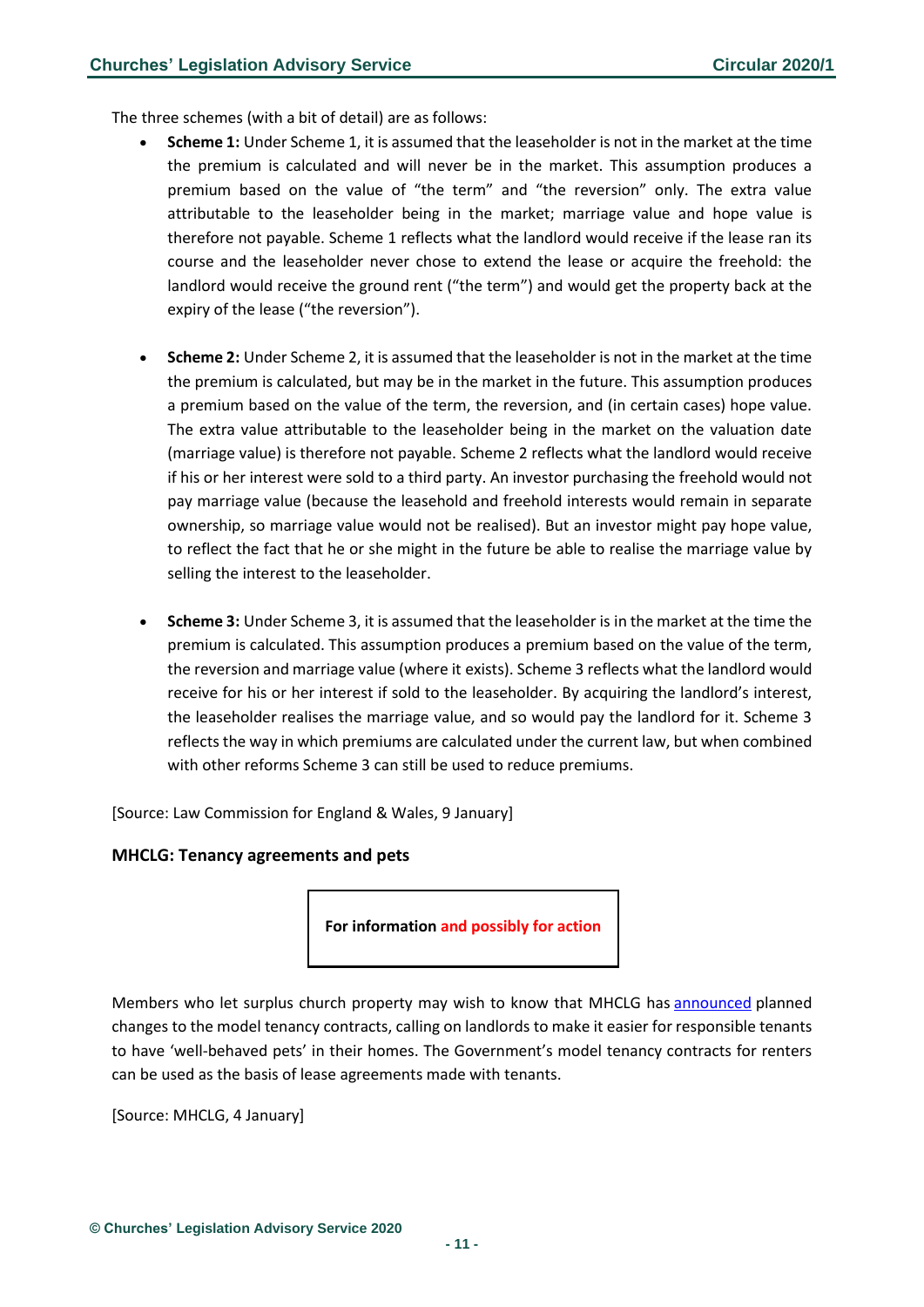# <span id="page-11-0"></span>**SCOTLAND**

# <span id="page-11-1"></span>**Scottish Government: short-term lets**

Of possible relevance to Scottish members that let surplus accommodation on short-term tenancies, the Minister for Local Government, Housing and Planning, Kevin Stewart, has [announced](http://www.parliament.scot/parliamentarybusiness/report.aspx?r=12446) that he intends to introduce a series of new measures in relation to short-term lets, including:

- establishing a licensing scheme for short-term lets;
- prioritising work to give local authorities the power to introduce short-term let control areas; and
- reviewing the tax treatment of short-term lets.

[Source: Scottish Government, 11 December]